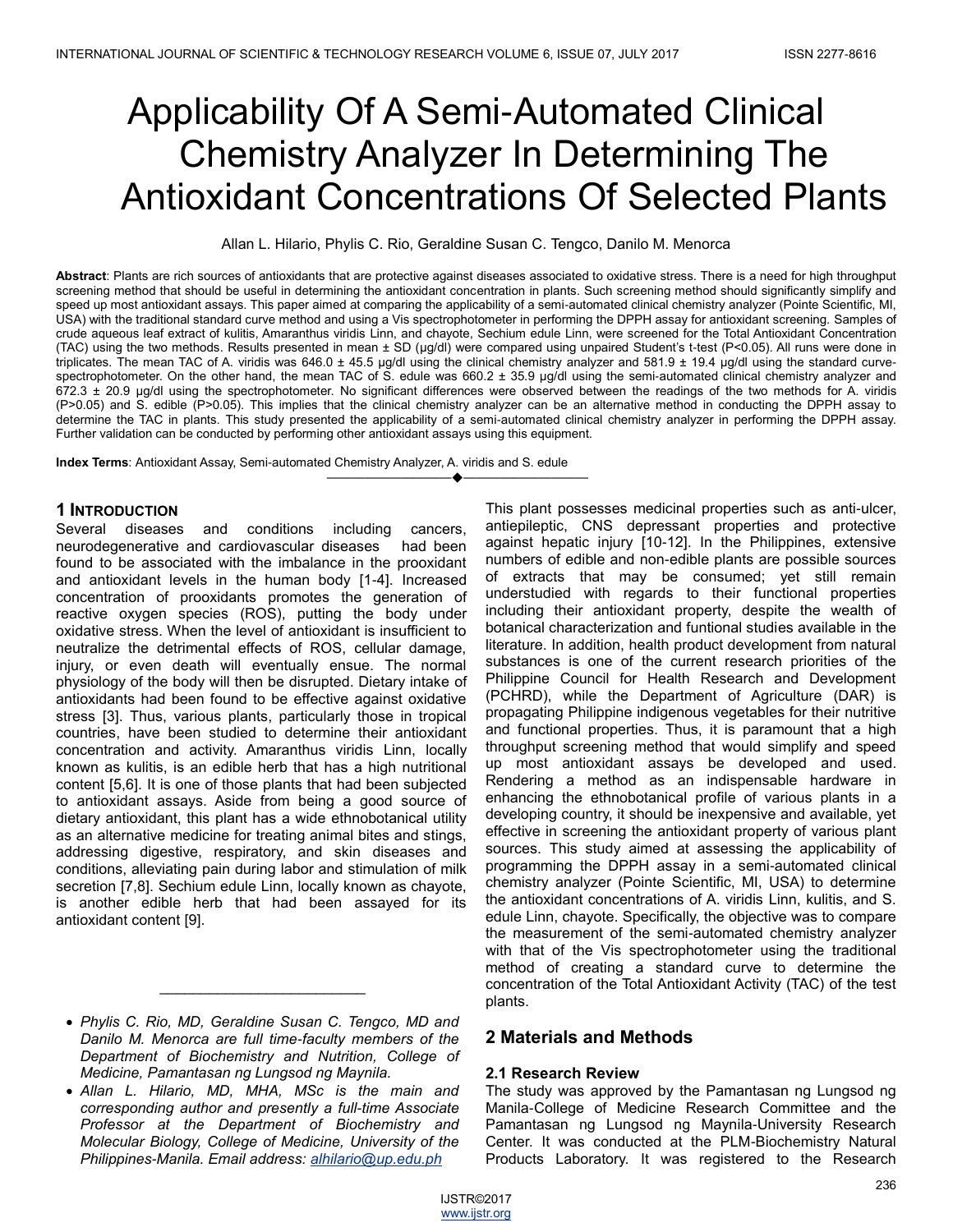Implementation and Development Office of the College of Medicine, University of the Philippines-Manila.

#### **2.2 Plant Collection and Extraction**

Leaf samples of Amaranthus viridis Linn, kulitis, and Sechium edule Linn, chayote, were obtained from the Bureau of Plant Industry. These plants were selected due to their availability during the collection period. Certificate of authentication were secured as a proof that the samples were identified and validated by a plant taxonomist from University of the Philippines-Los Banos. Fifty grams of macerated leaves of each plant were extracted with 100 mL of distilled water and were filtered and centrifuged at 10,000 rpm. The supernatant was subjected to antioxidant assay.

#### **2.3 Antioxidant Assay**

1,1-diphenyl-2-picrylhydrazyl (DPPH) assay was used to determine the antioxidant content of the aqueous leaf extract of A. viridis and S. edule. The procedure of the assay was programmed and calibrated in the semi-automated clinical chemistry analyzer according to the manufacturer's protocol (Pointe Scientific, MI, USA) using a single Trolox standard (112 μg/dl). For every 1 mL of the DPPH reagent, 500 µL of the leaf extract was used for each plant. The mixtures were allowed to react for ten minutes and read at a wavelength of 520 nm. In performing the assay using the Vis spectrophotometer, 2 mL of the DPPH reagent was used for every 1 mL of the leaf extract. The mixtures were read at the same wavelength as in the clinical chemistry analyzer. A standard curve was constructed by running five serial and different concentrations in an increasing concentration. The absorbance read using the Vis spectrophotometer was plotted in the standard curve to determine the sample's TAC. All runs of each test sample in the two methods were done in triplicates.

#### **2.4 Data Analysis**

Concentration readings obtained directly from the clinical chemistry analyzer and concentrations derived from the absorbance readings of the spectrophotometer using a standard curve were presented in mean  $\pm$  SD ( $\mu$ g/dl) as the Total Antioxidant Concentration (TAC). Statistical analysis was done using unpaired Student's t test with significant result set at P<0.05 and a confidence level of 95%.

#### **3 Results**

The mean Total Antioxidant Concentration (TAC) of A. viridis were  $646.0 \pm 45.5$  µg/dl as measured by the semi-automated clinical chemistry analyzer and 581.9 ± 19.4 μg/dl as measured by the spectrophotometer respectively (Figure 1). On the other hand, the mean TAC of S. edule was  $660.2 \pm$ 35.9 μg/dl as measured by the semi-automated clinical chemistry analyzer and  $672.3 \pm 20.9$  µg/dl as measured by the spectrophotometer respectively (Figure 2).

#### **5 Discussion**

There were several validated assays that can be used to measure the antioxidant concentration of various plant sources. These assays include the 1,1-DPPH assay, which actually measures the activity of an analyte to reduce an oxidant by donating its proton. Thus, it is also called as free radical scavenging assay. 1,1-DPPH is a free radical that manifests a deep purple color in solution. Its reaction with an



Figure 1. Mean Total Antioxidant Concentration of Amaranthus viridis measured using the Semi-automated Clinical Chemistry Analyser and Vis Spectrophotometer.



Figure 2. Mean Total Antioxidant Concentration of Sechium edule measured using the Semi-automated Clinical Chemistry Analyser and Vis Spectrophotometer.

antioxidant results to a decrease in the intensity of color and its absorbance. The degree of discoloration, which is the absorbance, is directly proportional to the scavenging activity of the antioxidant and its proton content [13]. A spectrophotometer is routinely used instrument to measure the absorbance of any analyte in solution, regardless of the source, at a certain wavelength. In this study, its performance was compared with that of a semi-automated clinical chemistry analyzer, which is commonly used in clinical laboratories for measuring the amount of analytes in human specimens. The chemistry analyzer was considered for evaluation for its potential applicability in determining the antioxidant concentration in plants since it follows the same principle of the other equipment. In addition, the analyzer that was evaluated in this study has an open reagent system and is readily available. Statistical analysis of the mean TAC that had been obtained from the chemistry analyzer and the Vis spectrophotometer showed that there were no significant differences between the readings of the two methods for A. viridis and S. edule. This implies that the clinical chemistry analyzer can be used as alternative equipment in performing the DPPH assay to determine the TAC in plant sources. Since